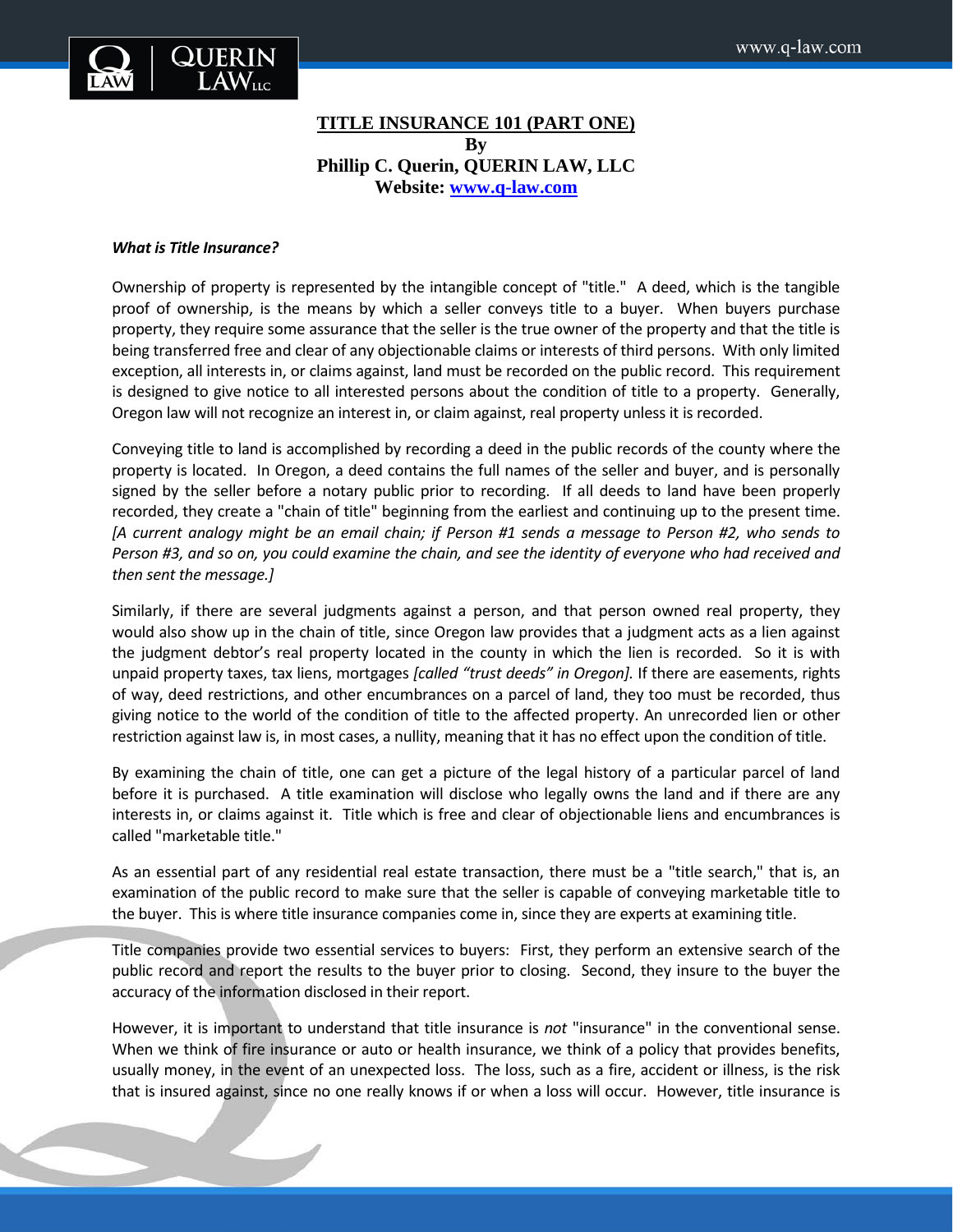

not really based upon this concept of "risk," since before the policy is ever issued to the buyer, the title company closely examines the public record and specifically *excludes* from coverage everything which it discovers that could adversely affect the buyer's title. Exclusions from coverage are called "exceptions" to the title insurance policy. Thus, the title company attempts to eliminate every element of uncertainty, or risk, by a thorough title examination in advance of issuing the policy – and when the policy is issued, all known title risks which have been discovered by the company have been listed as exceptions.

Generally speaking, only if a loss arises from an interest or claim on the public record that is *not* shown as an exception on the policy, will there be insurance coverage. If a defect in the chain of title is disclosed (i.e. "excepted") on the policy, there will be no insurance coverage if the insured buyer incurs a loss that arose as a result of that defect.

Thus, a major service the title company provides to its customers is its skill and expertise in examining the quality of title to land. The information it acquires is disclosed to the buyer before closing. Since all sellers are contractually obligated to convey marketable title to their buyers, once the title company's information is disclosed to the parties, it becomes necessary for the seller to remove any title objections prior to closing.

## *Selection of a Title Company*

Since title insurance is regulated by th[e Oregon Insurance Division,](http://www.cbs.state.or.us/ins/) the cost of an owner's policy is roughly the same regardless of the company used. However, just because their rates are the same, does not mean that all title companies are the same. What usually distinguishes one company from another is the degree of service and expertise it provides its customers. Since time is usually of the essence in most real estate transactions, the ability of a title company to promptly provide current and accurate information is essential.

Title companies usually provide escrow services, where most real estate transactions are closed. Closing is the process whereby a neutral third party acts as a repository to receipt for and account for all monies received and paid out when the transaction is consummated, and then make sure all necessary documents, such as deeds and trust deeds are recorded in the proper county. This additional function compounds the importance of selecting a good title company, since the parties will be depending upon it not only for title insurance, but also for escrow services. If a real estate agent is used in the transaction, he or she generally know which companies provide the most reliable title and escrow service.

*TIP ~ There is no rule on which party selects the title company that will be used in the transaction. However, since buyers generally prepare and submit the offer contained in the Sale Agreement to the seller, they have the first opportunity designate the desired company. However, if the home is new, the builder-seller may have worked closely with a particular title company and escrow agent in the past, and the buyer should expect the builder-seller to have some input as to what company will be used.*

### *Reading the Policy - Standard and Special Exceptions*

Remember, "exceptions" are simply the title insurance company's exclusions from coverage. If a loss occurs to an insured owner as the result of a title defect *[also known as a "cloud" or "encumbrance" on the title]*, the company will be financially responsible only if it failed to list the item as an exception in the policy of insurance. If the item is identified as an exception, it has been excluded from coverage under the title policy.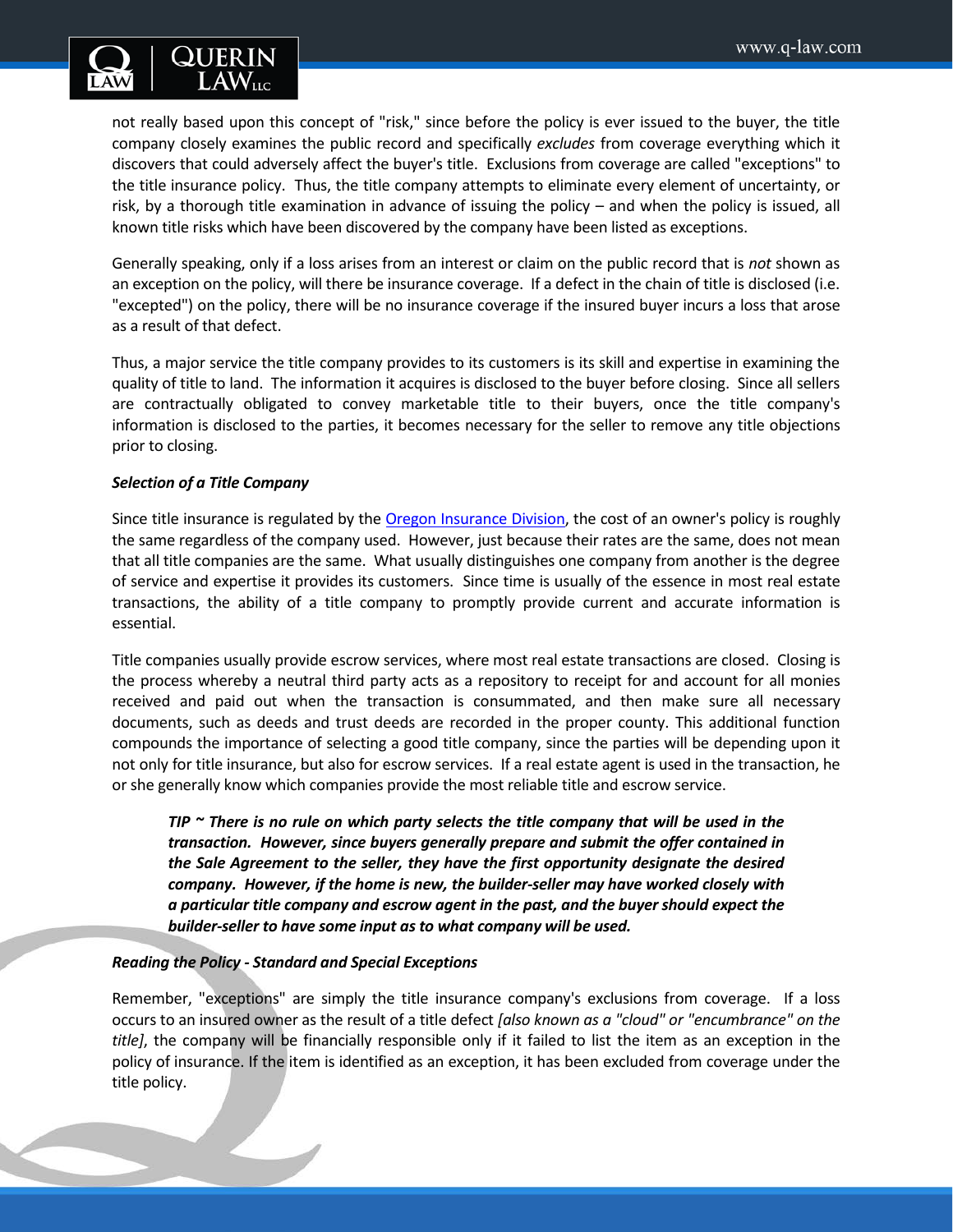

There are two categories of exceptions, "standard" and "special." Standard exceptions are those exclusions from coverage appearing in a title insurance policy which the company applies to all transactions. These exceptions are not unique to the specific property involved in the transaction and are a standard part of all policies issued to homeowners. *[As will be discussed in Part Two, in some instances buyers may purchase special endorsements that eliminate a standard exception – i.e. it then becomes a risk that the title company agrees to insure against.]* The standard exceptions found in most homeowner title insurance policies include the following:

- **Governmental Regulations** E.g. zoning, water rights, mineral rights, etc. that are promulgated by federal, state, and local jurisdictions.
- **Title Defects Known to the Insured** E.g. the insured knows of that there is a pre-existing dispute regarding the validity of a recorded easement or right of way, but does not disclose it to the title insurance company.
- **Matters That a Correct Survey Would Disclose** E.g. encroachments and other matters that would be revealed by a survey. The title company does not perform a survey prior to issuance of the policy.
- **Unrecorded Liens** Most unrecorded lien rights do not negatively impact real property, since they must be recorded to be enforceable. However, construction liens in Oregon can be recorded up to 75 days *after* the labor or materials were provided to a property. This means that if the title company performed a title search during that period, the PTR might not show the existence of the lien, since it still had not been recorded. If a sale transaction closed during that period and title transferred to the new owner, a construction lien could still be recorded against the property, potentially forcing the buyer to become responsible for payment of the lien he/she knew nothing about. See discussion of the Homeowner Protection Act, here.
- **Parties in Possession**. E.g. someone occupying the property other than the record owner/seller. This could be an adverse possessor, squatter, trespasser, or tenant under an unrecorded lease.

If a loss arises from an event which falls within one of the standard exceptions, there will be no title insurance coverage.

Special exceptions are those which pertain specifically to the property which is the subject of the transaction. These exceptions are based upon the information gleaned from the title company's examination of the chain of title of the specific property being transferred. This examination is conducted by reviewing the public record.

Not all clouds or encumbrances affecting title are bad; some are actually necessary for the development and use of the land. For example, say a buyer is acquiring a home located in a subdivision. When that subdivision was first platted,<sup>[1](#page-2-0)</sup> certain utility easements<sup>[2](#page-2-1)</sup> would have been recorded against the property by the developer for installation and repair of the underground utilities and services such as telephones, electricity, sewer and water. These utility easements will appear on the title insurance policy as special

 $\overline{\phantom{a}}$ 

<span id="page-2-0"></span> $1$  A "plat" is an official map of the surveyed development has been accepted for recording by the county.

<span id="page-2-1"></span> $2$  An "easement" is a right of use, which is generally limited to a specific purpose.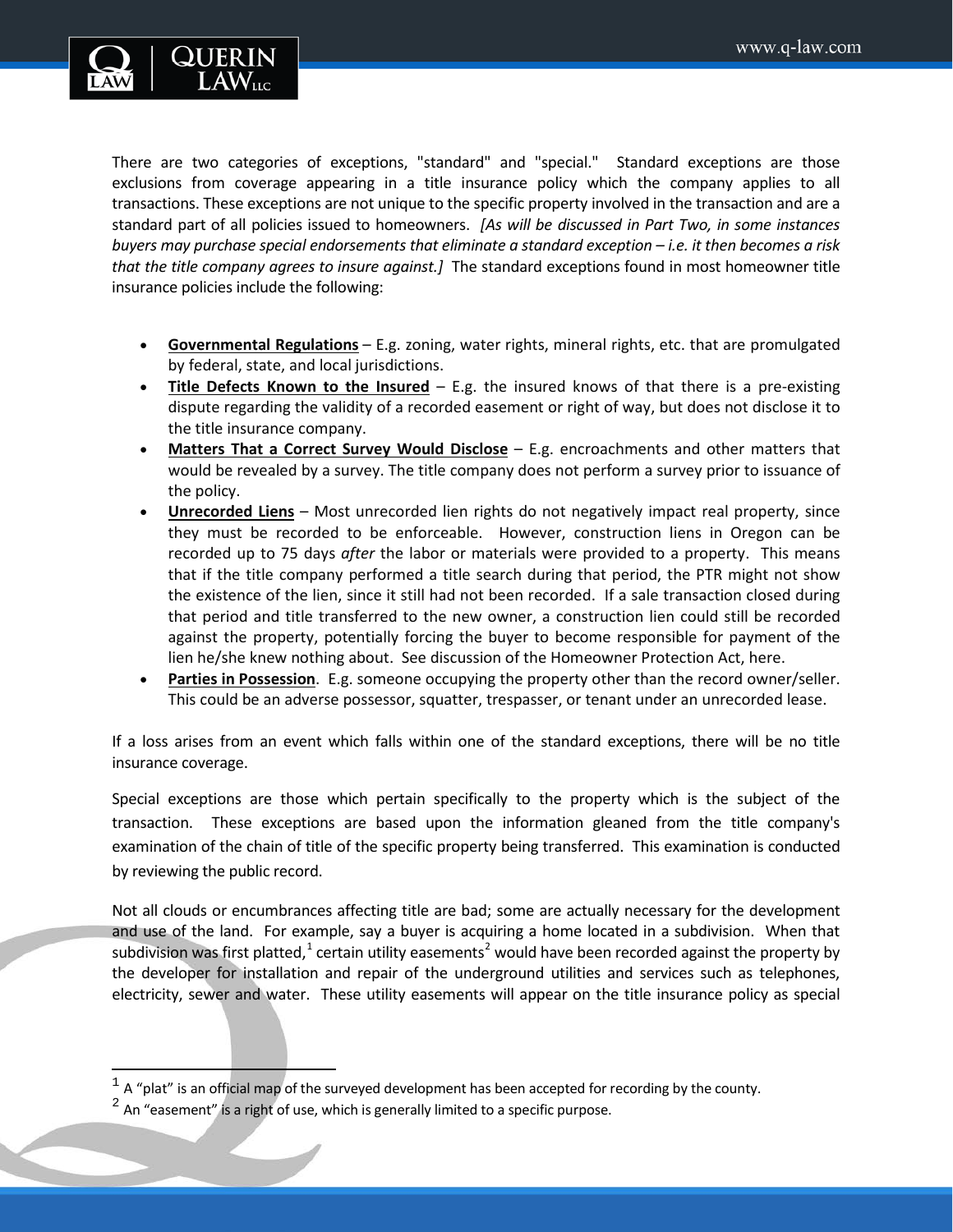

exceptions. They generally are not objectionable, $3$  and will always show as encumbrances against the title, even after it has been transferred to the buyer.

Other types of special exceptions which could show up on a title insurance policy are known as "liens." A lien is a charge against the property which, if unpaid, could result in a foreclosure of that property to satisfy the debt. There are many different types of liens, some voluntary, such as mortgages and trust deeds (e.g. for the purchase money to buy the home), and some involuntary, such as money judgments for child support and alimony. Other types of liens can include contractor's liens for labor and material supplied to the property, and state and federal income tax liens. With only a few exceptions, most buyers will not purchase a residence until all existing judgments and liens have been paid off or otherwise removed from the title. If they are not removed at the time of closing, judgments and liens remain as an encumbrance against the title to property even after it has been conveyed to the buyer. Since a lien acts as a monetary claim against the land, the creditor has the right to foreclose the affected property regardless of the identity of the owner. For this reason, all prospective buyers need the title insurance company to assure them, in advance of closing, that there are no judgments against the property.

### *The Preliminary Title Report*

The OREF Residential Real Estate Sale Agreement says that the seller will provide and pay for a title policy insuring marketable title to the buyer. Well before closing, the title company will issue a "preliminary" title report ("PTR") describing all of the matters on the public record affecting the seller's title. *[[See, sample](http://www.beavertonoregon.gov/DocumentCenter/View/4468)*  **PTR here.**] The PTR is not an insurance policy, but merely an initial written description of the condition of the title. It may, and frequently does, change before issuance of the title insurance policy.

*TIP ~ Buyers should read the preliminary title report closely. Appearing at the end of the report is the name of the title officer who is responsible for the title search. That person should be contacted if the buyer has a question or concern. Although only attorneys are permitted to impart legal advice, there is much information and assistance that the title company staff can provide in understanding the information contained in a preliminary title report.*

As mentioned above, the information contained in the report may change prior to closing. For example, the seller may have a recorded trust deed on the property. If the buyer will be getting their own loan, a portion of the purchase price being paid for the property will pay off the seller's existing trust deed. Thus, even though the preliminary title report may show the seller's trust deed as an encumbrance against the title, at closing, it will be removed and the buyer's trust deed will be recorded. Another change to the preliminary title report might be a judgment lien which shows up against the seller's title. The seller will have to make arrangements before closing to have it either paid off or otherwise removed as a lien against the title. As these items are cleared from the public record before closing, the title company will issue periodic updated reports, showing the latest status of the seller's title.

### *The Title Insurance Policy*

 $\overline{\phantom{a}}$ 

At the time of closing, that is, when the purchase price is paid and the title is transferred, the seller, buyer and title insurance company should be in agreement as to the exact condition of the title. By then, all objectionable liens and encumbrances should be removed from the title.

<span id="page-3-0"></span> $3$  If they are objectionable to the buyer, the matter will have to be resolved with the seller before closing.